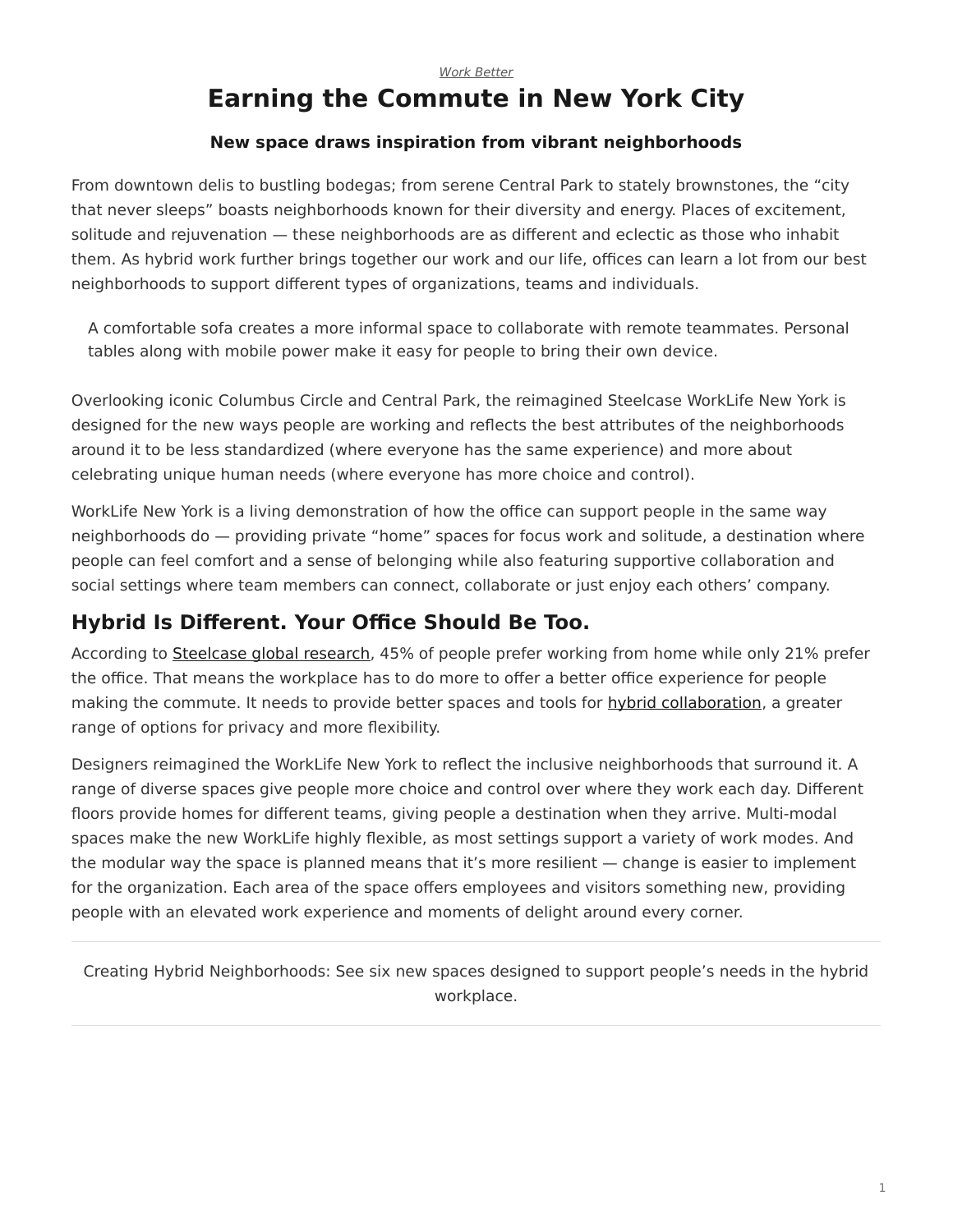## **Social Hubs**

WorkLife New York is made up of three floors. The 8th floor hosts a variety of social hubs aimed at different modes of work and collaboration. This is where customers are welcomed into the space and where the New York team gathers to collaborate, socialize or just grab a cup of coffee in the morning. Its breathtaking views of Central Park bring the outside in and high-performance tools like the Microsoft Surface Hub 2S, Steelcase Flex Markerboards and Mobile Power give people what they need to get work done.

#### **THE SKYBOX**

The Steelcase WorkLife New York 'Skybox' is a high-performance enclosed hybrid collaboration space.

The "Skybox" is quickly becoming the New York team's go-to hybrid collaboration space. It's a larger, enclosed space with plenty of natural light and views to the floors below. This space is geared for generative team collaboration as it provides a greater level of visual and acoustic privacy. The 85" Microsoft Surface Hub 2S pairs with various seating options to support a variety of postures. The casual setting, which includes lounge chairs and Steelcase Flex Perch stools — creates a great space for relaxed conversations and informal generative collaboration. The nearby terrace also provides an important area of natural respite during longer-form team meeting sessions.

#### **THE WORKCAFE**

The WorkCafe is an open and casual setting where people can enjoy a snack and a coffee but also engage in impromptu meetings or do collaborative work.

Throughout the day, the team in New York and its visitors frequent the open WorkCafe which features a variety of seating postures, tables and mobile collaboration tools. The [WorkCafe](https://www.steelcase.com/spaces-inspiration/resilient-workplace/workcafe/) is a place where people can unwind, get some respite in a light and airy environment, make serendipitous social connections and share ideas. It's a great space for impromptu meetings or casual one-on-one conversations. With the natural daylight, plants and vertical elements such as walls, screens and open shelving, the WorkCafe has proven to be an exciting and inviting space for the team.

### **THE FRONT PORCH**

This flexible, multi-modal team space is perfect for virtual and in-person collaboration. It's also an inviting place to check email after grabbing a morning coffee from the WorkCafe.

Like every good neighborhood, you need great front porches to invite people in and build relationships. This space fills the bill, blurring the lines between [office social spaces](https://www.steelcase.com/social-hub/) and [collaboration spaces](https://www.steelcase.com/spaces/work-better/collaboration-spaces/) to provide a comfortable team-owned area where quick conversations and hybrid collaboration can occur with ease. Mobile monitors and carts allow for flexibility. Screens and other barrier elements provide a sense of privacy without acoustic isolation. Comfortable seating options and Steelcase Flex Mobile Power allow people to sit, have a place for their devices and plug in to get work done.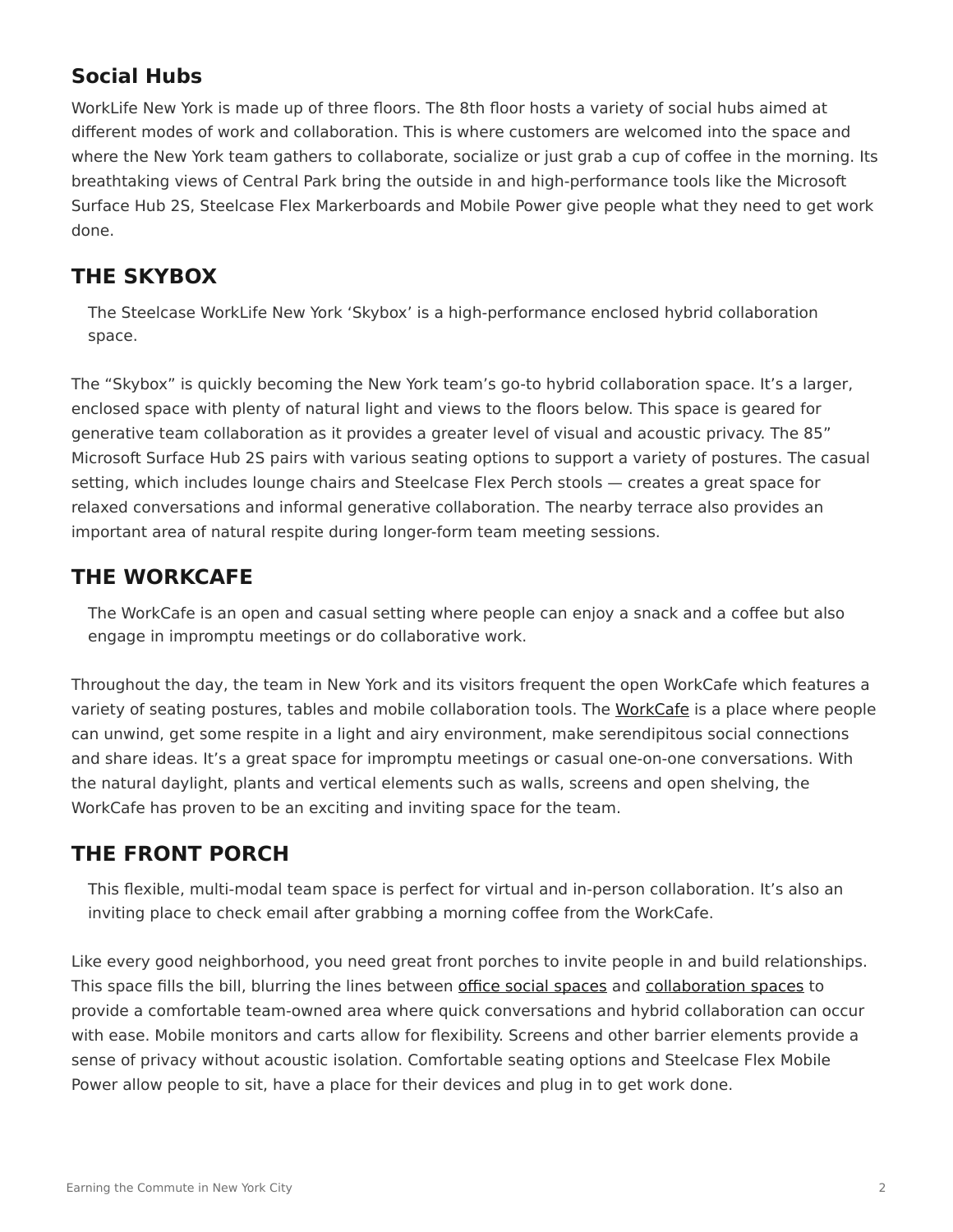#### **Home Is Where the Heart Is**

The primary feature of a workplace neighborhood is exactly like a real neighborhood — a place that feels like home. It's a space that provides emotional comfort and a sense of belonging, where you know you can find your teammates and a place to work. The hybrid neighborhood — like real neighborhoods — consists of a variety of different types of spaces for different needs.

This enclosed private space provides visual and acoustic privacy, is accessible to everyone, and is designed to make hybrid meetings seamless.

#### **FOCUS ROOMS**

Individual focus rooms give everyone in the WorkLife New York the ability to escape from noise or distractions.They include integrated technology, a monitor and camera positioned for better looking virtual connections, along with a curated background that provides a memorable spot for video calls, which have become the norm for hybrid work. [Lounge seating](https://www.steelcase.com/products/lounge-chairs/) supports upright or a more relaxed posture, and portable power keeps your devices working. These spaces provide the highest level of visual and acoustic privacy for confidential meetings and strategy sessions.

This bank of different kinds of enclaves serves a variety of work modes and offers comfort, control, privacy and temporary ownership since people can reserve them.

Real homes are diverse and unique; some are owned while some are rented. Some are larger for big families while others are smaller for individuals. In the workplace the same is true — these focus rooms allow for a variety of experiences based on what people need to get done or how they're feeling each day. For instance, the personal enclave on the far left is meant to be a longer-duration workspace where someone can sit and establish a homebase for the day — or longer. It could even be owned, or a private office. The space in the middle is more of a temporary workspace where someone can connect with a colleague virtually for a meeting and get some privacy and control over their environment. The space on the right is more open with a visual barrier to create the feeling of having some territorial control during a shorter duration stay. This is a great space to spend a few moments to do something personal, gather your thoughts and get a few moments of reprieve.

#### **Change Is Needed**

The idea of designing the office as a neighborhood is newly relevant. This new era of hybrid work means people will have choices about where to work and how to work. Offices need to earn people's commute by meeting their needs: supporting hybrid work, establishing connections and creating an environment that fosters a sense of belonging and community. This can happen by drawing inspiration from a new source that is focused on humanity – on the vibrant communities in which we live.

Creating Hybrid Neighborhoods: See six new spaces designed to support people's needs in the hybrid workplace.